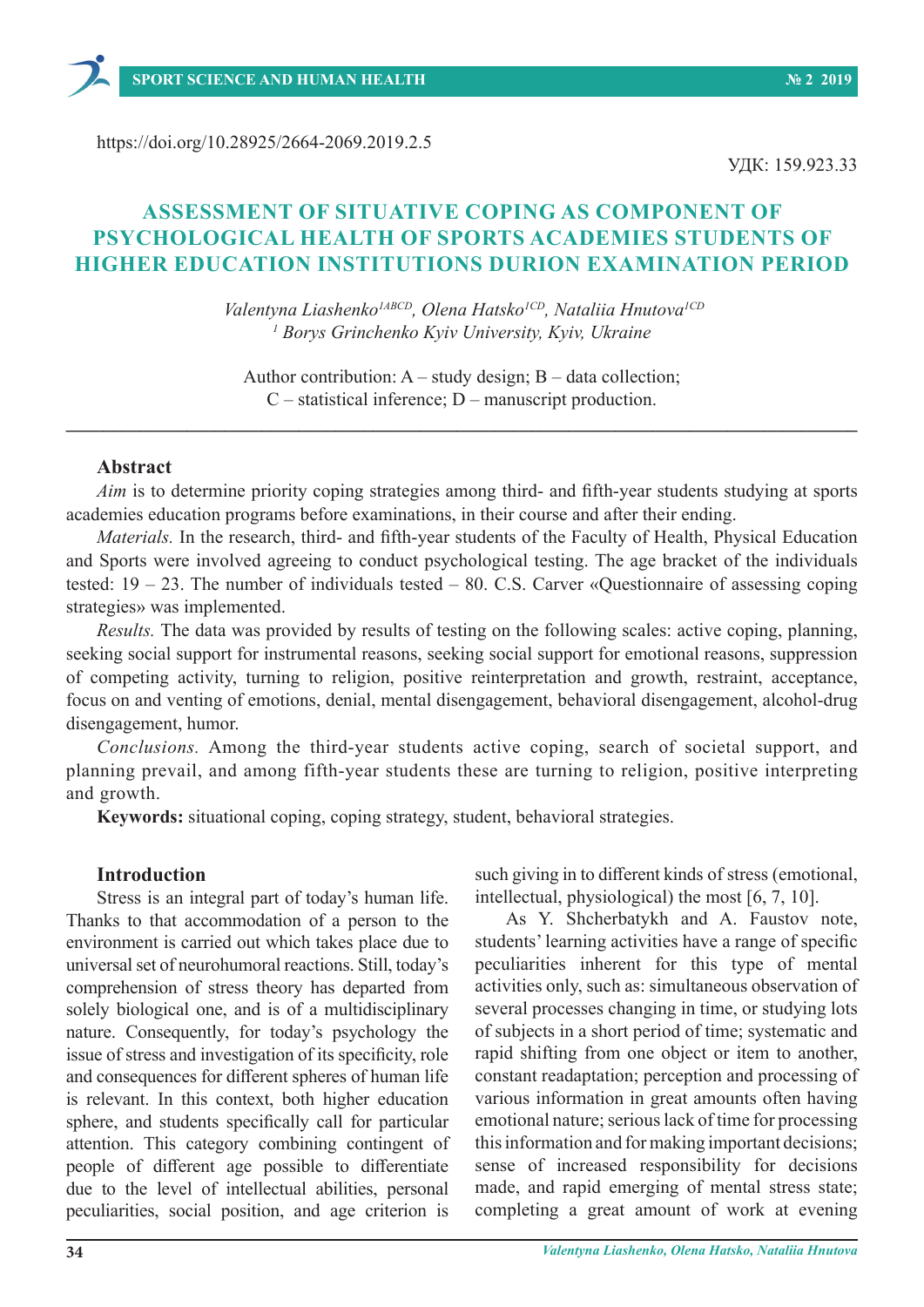and night time; lack of motor analyzer apparatus involvement [5].

As O.M. Turchak notes, all these factors alone can cause mental overload among students, and lead to emotional stress situation. As a result, students' working capacity decreases affecting their grades. That is why investigation of the nature of emotional stress emerging during students' studies is necessary, particularly, the situations causing it [17].

Educational or academic stresses among students were investigated by S. Agarwal, L. Cheng, L. Cohen, G. D. Marshall, Q. Wei, P. Wong, B. Ananiev, D. Andrieieva, V. Bodrov, O. Bondarenko, O. Vares, N. Horst and V. Horst, I. Yesaulenko, L. Kytaiev-Smyk, L. Kovaliova, M. Kovrova, B. Kohan, I. Korovaiko, N. Naienko, N. Peisakhov, M. Plekhanova, V. Ponomarenko, M. Rasulova, Y. Sosnovikova, O. Faustov, Y. Fedorova, V. Sharai, Y. Shcherbatykh, etc. It is known that stress is a natural reaction of a person to the situation of threat, danger, or discomfort. Its aim is to mobilize all resources of organism to overcome obstacles, solve problems, complete important tasks, and consequently provide successful adaptation to environmental conditions. Stress reactions help a person be accurate, concentrated, and show increased zeal, they allow involving all intellectual, emotional and volitional resources.

The period of getting higher education is one of the most stressful in human life, and the most stressinducing factors of studies are for no doubt exams, final tests, and graduation paper presentations. That is why the examination period for most students is full of stresses of different nature, such as physiological (lack of sleep, headaches); informational (excessive pressure of information in different academic subjects), emotional and social (dissatisfaction with oneself compared to more successful groupmates). That is why we consider that investigation of factors allowing avoiding stresses during examinations is relevant and forward-looking.

*Research objective is* to determine priority coping strategies among third- and fifth-year students studying at sports academies education programs before examinations, in their course and after their ending.

### **Methods**

Research was conducted based on Borys Grinchenko Kyiv University. In the research, third-

and fifth-year students of the Faculty of Health, Physical Education and Sports were involved agreeing to conduct psychological testing. The age bracket of the individuals tested:  $19 - 23$ . The number of individuals tested – 80. C.S. Carver «Questionnaire of assessing coping strategies» (adopted by I. Dementii) was implemented. [17]. The results were processed according to the test key. Based on analysis of indicators, the comparative diagrams of the key coping strategies among thirdand fifth-year students were made up.

#### **Results**

To assess situational coping (reaction to separate situation or reaction at a given time) that is to determine the behavior strategies chosen by students before, in the course of, and after the ending of assessment, the C.S. Carver «Questionnaire of assessing coping strategies» (adopted by I. Dementii) was implemented, including 15 scales: active coping (1), planning (2), seeking social support for instrumental reasons (3), seeking social support for emotional reasons (4), suppression of competing activity (5), turning to religion (6), positive reinterpretation and growth (7), restraint (8), acceptance (9), focus on and venting of emotions (10), denial (11), mental disengagement (12), behavioral disengagement (13), alcohol-drug disengagement (14), humor (15).

Being aware that specificity of situation can mostly determine the peculiarities of human behavior the starting point of our research was studying of social-situational context of harnessing through determination of content characteristics, range and level of stress inducement of assessment. Now let us refer to discussion of the results confirming «behavioral» similarity of assessment situations through analysis of peculiarities of strategies of their overcoming by the subject.

The results provided by means of the C.S. Carver «Questionnaire of assessing coping strategies» (adopted by I. Dementii) allow claiming that before examinations as prevailing coping strategies among third-year students there are active coping, search of societal support, and planning, and among fifthyear students there are turning to religion, focus on emotions, positive reinterpretation and growth (pic. 1) claiming age-specific pattern in using coping strategies.

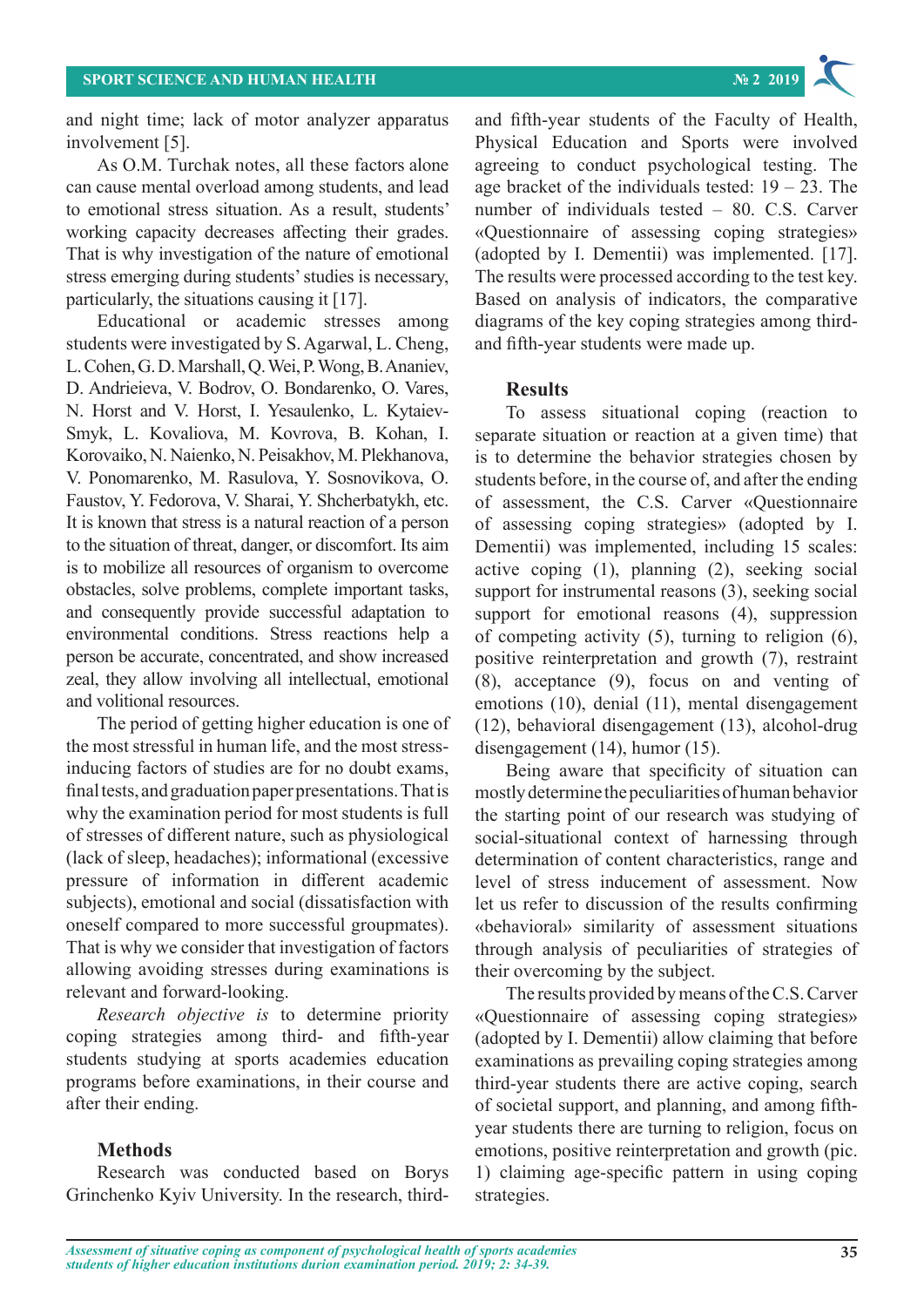

Pic.1. Research findings according to the C.S. Carver «Questionnaire of assessing coping strategies» (before examinations) (before examinations) strategies» (before examinations)

The choice of coping depends on many factors. Firstly, it depends on personality of the people around. subject and peculiarities of situation determining High status of the positive reinterpretation coping behavior. Secondly, it depends on social, and growth strategy chosen by the students can be cultural, sexual and other peculiarities. From our perspective, the choice of these exact strategies in exam situations aimed in general to change as optimal is determined by peculiarities of exam the subject, their cog situation. Thus, pre-examination period includes actions and operations aimed on searching from the process of preparation to the exam and necessary information, its awareness, and retaining hecessary information, its awareness, and retaining expectation of its results.<br>which demands increased activity from the student Turning to religion is aimed to avoid as behavioral, so mental and cognitive. cultural, sexual and other peculiarities. From our connected with great experience of involvement

Active coping is resulting from particular actions and efforts aimed to remove or avoid the is thou source of stress. The focus on emotions aimed on period of intensive interaction with situation is distinguished by increased personal significance This is, unfor and stress inducement. Seeking social support for emotional reasons allows reducing exam today's psychological literature. anxiety and normalizing emotional state necessary for cognitive activity implementation due to

assistance, information or substantial advice from the people around.

High status of the positive reinterpretation and growth strategy chosen by the students can be in exam situations aimed in general to change the subject, their cognitive and behavioral uation. Thus, pre-examination period includes development, and, as in most cases, resulting from the process of preparation to the exam and expectation of its results.

temporary stress release emerging naturally in the strongly expressed among third- and fifth-year Turning to religion is aimed to avoid with definance interaction with reality. It is supported by more as behavioral, so mental and cognitive. as cena visita, so mentational and cognitive.<br>
Active coping is resulting from particular active involvement in religious activity. Planning is thoughts about how to resist the source of stress; ance of stress. The focus on emotions aimed on this is planning of tries of active coping. Quite strongly expressed among third- and fifth-year period of intensive interaction with situation is students is the strategy of using alcohol (37,5%). This is, unfortunately, extremely negative social d stress inducement. Seeking social support change of nowadays but widely discussed in today's psychological literature.

anxiety and normalizing emotional state necessary During examinations the third- and fifth-year for cognitive activity implementation due to students use almost the same behavioral strategies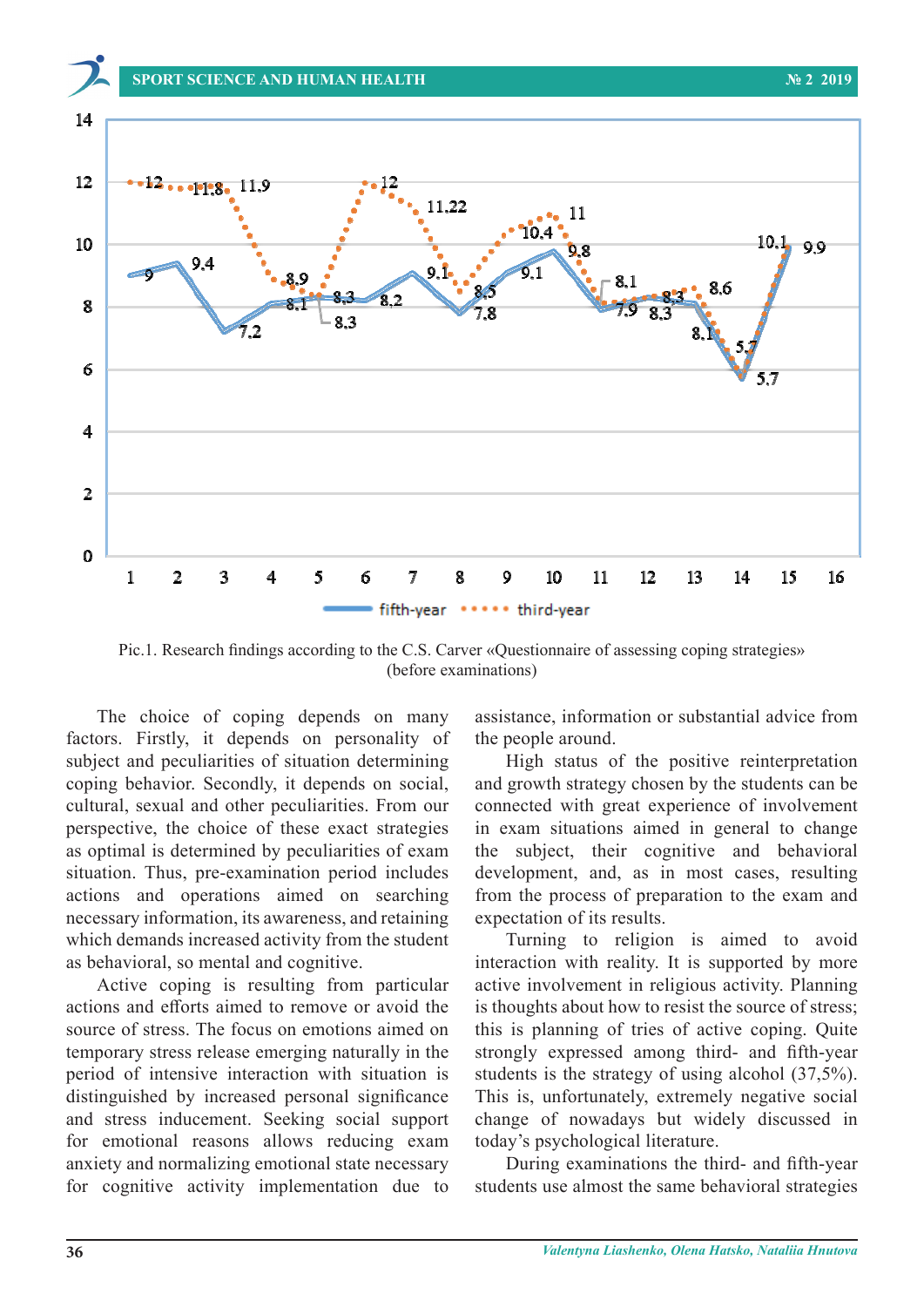#### **SPORT SCIENCE AND HUMAN HEALTH № 2 2019**



including pre-examination period, which means active coping, search of societal support, and planning among third-year students; turning all existing personal res to religion, focus on emotions, and positive reinterpretation and growth among fifth-year has notably increased  $(+ 26\%)$ .

remicripretation and growth among min-year students enoosing active behavioral strategies as<br>students. But, unlike pre-examination period, the well yet aimed to effective problem-solving by students. But, unlike pre-examination period, the well yet aimed to effective problem-solving by<br>level of indicators in the course of examinations means of changes in themselves and on temporary The third-year students implement more active coping, search of societal support, and active behavioral strategies where they aim to use all existing personal resources to search possible religion, focus on emotions, and positive ways of effective problem-solving; and fifth-year intermediation and according more active behavioral strategies where the third-year students choosing active behavioral strategies as well yet aimed to effective problem-solving by means of changes in themselves and on temporary has notably increased  $(+ 26%)$ .<br>has notably increased  $(+ 26%)$ .



Pic 2. Research findings according to the C.S. Carver «Questionnaire of assessing coping strategies» Figure of examinations) (in the course of examinations)

Such choice of coping strategies can result from the fact that we investigate the situation and personality having already chosen a particular coping behavior and trying to adhere to it.

After examination period the individuals tested were choosing absolutely other strategies of behavior than before or in the course of examination

om the fact that we investigate the situation and (third-year students  $-12,19$ , fifth-year students personality having already chosen a particular  $-9$ , 19); restraint (third-year students – 12,19, behavior and trying to adhere to it.  $\text{fifth-year students} - 7,04$ ; acceptance (third-year After examination period the individuals students – 11,62, fifth-year students – 9,59). Such tested were choosing absolutely other strategies of research findings can show that after the ending of examination period students of both third-year students of both third-and fifth-<br>period. The difference was in the level of expression vears find benefit in such situation through personal person. The university was in the tever of enpression years find behent in such studient inough personal of behavior strategies. Thus, the following strategies growth or observe it in more favorable light (pic. 3). of behavior strategies. Thus, the following strategies growth or observe it in more favorable light (pic. 3). were chosen: positive reinterpretation and growth examination period students of both third and fifth years find benefit in such situation through personal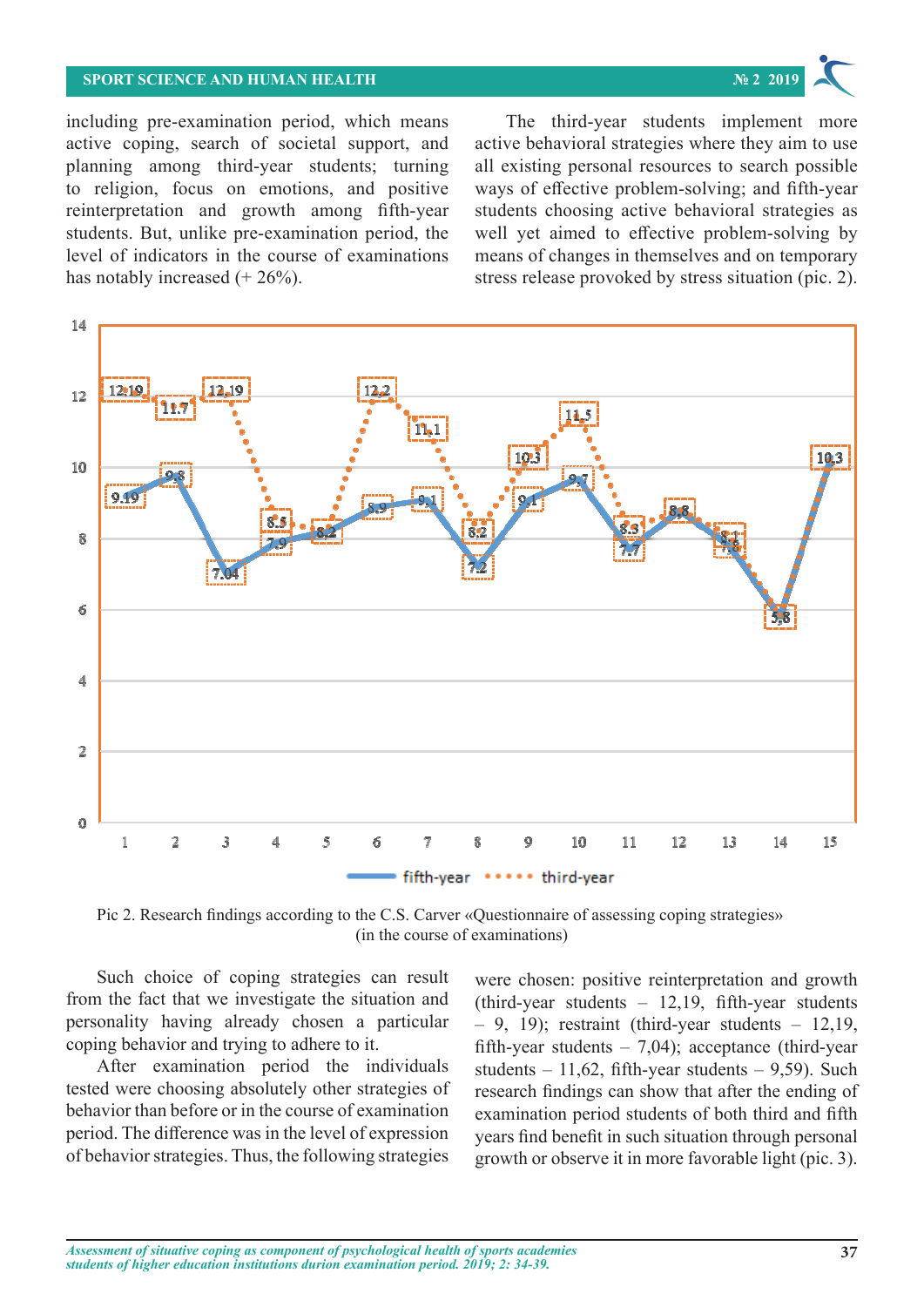#### **SPORT SCIENCE AND HUMAN HEALTH № 2 2019**



Pic.3. Research findings according to the C.S. Carver «Questionnaire of assessing coping strategies» (after examinations) (after examinations)

Consequently, we can claim that facing complicated situations a personality is oriented tomphedica shadrons a personality is offenced eigenfush and mental state resulting from extant towards their solving using various strategies of stress, the students of the Faculty of Health, coping behavior, such as active coping, positive reinterpretation and growth, seeking social support reinterpretation and growth, seeking social support for instrumental reasons, strategy of behavioral restraint, rejection, and alcohol consumption.

### **Conclusions**

ranchy metascount that examinations are a land growth.<br>complicated stress inducing situation demanding comprises the measuring them in summaring<br>mobilization of internal and external resources **Conflict of interests.** The authors claim no from students both for controlling the situation conflict of interests. The address claim he extends for the controlling the presention

Taking into account that examinations are a and growth. itself and for accommodation to changes in independently, we can claim that facing fiscil and for accommodation to enanges in ideal situations a personality is oriented organism and mental state resulting from exam stress, the students of the Faculty of Health, reinterpretation solving using various strategies of stress, the statems of the ractiny of freature, coping behavior, such as active coping, positive Physical Education and Sports have personal coping strategies helping them in such case. Among the third-year students active coping, search of societal support, and planning prevail, and among the fifth-year students these are turning to religion, that account the fifth-year students these are turning to religion, For the mail year statement and external and external resources from structure the situation of the situation of the situation of the situation of the situation of the situation in the situation of the situation in the sit and growth.

> **Conflict of interests.** The authors claim no conflict of interests.

# **References**

- 1. Chelyshkova TV, Khasanova NN, Grechishkina SS. Features of functional state of the central nervous system of students in the course of educational activity. Vestnik AGU. Seriya «Yestestvenno-matematicheskiye i tekhnicheskiye nauki». 2008; 9: 69-75.
- 2. Dolinska L, Matyash-Zayats L. Presentation of modern youth about the features of interpersonal conflicts. Socio-psychological dimension of democratic transformations in Ukraine. Ukrayins'kyy tsentr politychnoho menedzhmentu. 2003; 331-338.